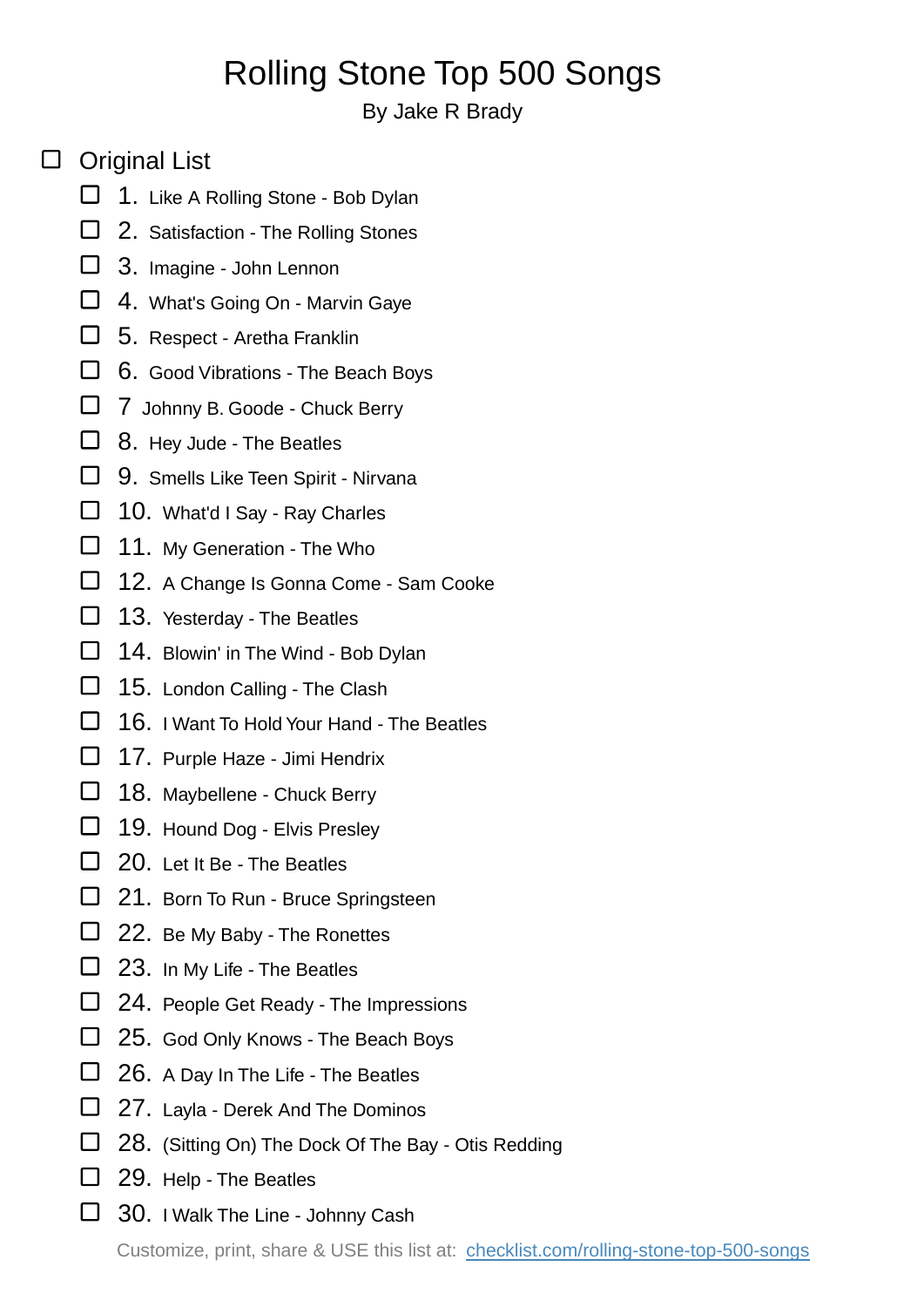- □ 31. Stairway To Heaven Led Zeppelin
- □ 32. Sympathy For The Devil The Rolling Stones
- 33. River Deep, Mountain High Tina Turner
- 34. You've Lost That Loving Feeling The Righteous Brothers
- □ 35. Light My Fire The Doors
- $\Box$  36. One U2
- □ 37. No Woman No Cry Bob Marley
- 38. Gimme Shelter The Rolling Stones
- 39. That'll Be The Day Buddy Holly
- □ 40. Dancing In The Streets Martha And The Vandellas
- □ 41. The Weight The Band
- $\Box$  42. Waterloo Sunset The Kinks
- □ 43. Tutti Frutti Little Richard
- □ 44. Georgia On My Mind Ray Charles
- □ 45. Heartbreak Hotel Elvis Presley
- 46. Heroes David Bowie
- □ 47. Bridge Over Troubled Water Simon And Garfunkel
- □ 48. All Along The Watchtower Jimi Hendrix
- □ 49. Hotel California The Eagles
- 50. The Tracks Of My Tears Smokey Robinson
- □ 51. The Message Grandmaster Flash
- □ 52. When Doves Cry Prince
- $\Box$  53. Anarchy In The U K The Sex Pistols
- □ 54. When A Man Loves A Woman Percy Sledge
- □ 55. Louie Louie The Kingsmen
- $\Box$  56. Long Tall Sally Little Richard
- □ 57. A Whiter Shade Of Pale Procol Harum
- 58. Billie Jean Michael Jackson
- 59. The Times They Are A-changin' Bob Dylan
- 60. Let's Stay Together Al Green
- 61. Whole Lotta Shakin' Goin' On Jerry Lee Lewis
- □ 62. Bo Diddley Bo Diddley
- $\Box$  63. For What It's Worth Buffalo Springfield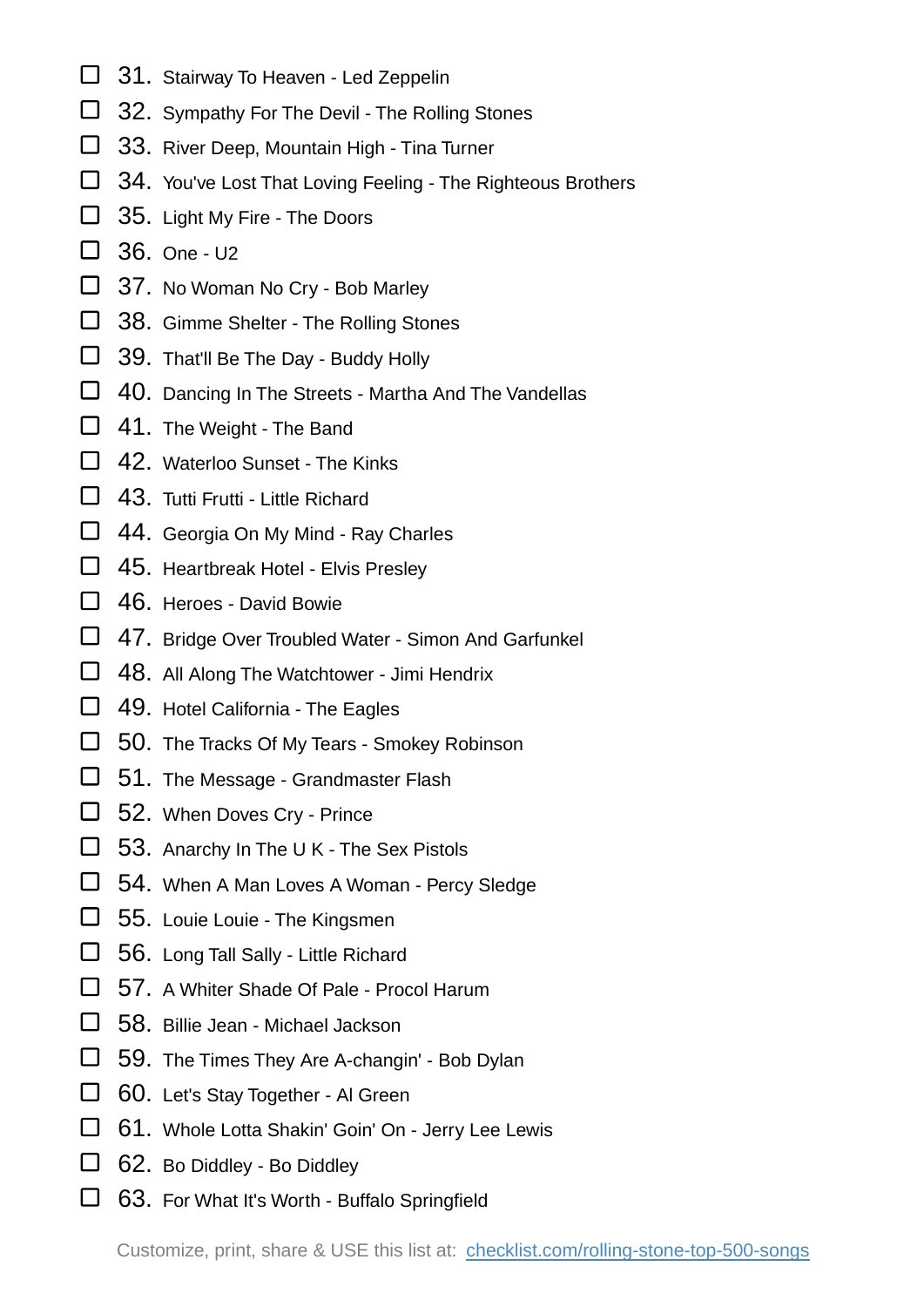- □ 64. She Loves You The Beatles
- □ 65. Sunshine Of Your Love Cream
- 66. Redemption Song Bob Marley
- □ 67. Jailhouse Rock Elvis Presley
- 68. Tangled Up In Blue Bob Dylan
- 69. Crying Roy Orbison
- 70. Walk On By Dionne Warwick
- □ 71. California Girls The Beach Boys
- 72 Papa's Got A Brand New Bag, Pt.1 James Brown
- □ 73. Summertime Blues Cochran Eddie
- □ 74. Superstition Stevie Wonder
- □ 75. Whole Lotta Love Led Zeppelin
- □ 76. Strawberry Fields Forever The Beatles
- □ 77. Mystery Train Elvis Presley
- □ 78. I Feel Good James Brown
- □ 79 Mr. Tambourine Man The Byrds
- □ 80. I Heard It Through The Grapevine Marvin Gaye
- □ 81. Blueberry Hill Fats Domino
- □ 82. You Really Got Me The Kinks
- □ 83. Norwegian Wood The Beatles
- □ 84. Every Breath You Take The Police
- □ 85. Crazy Patsy Cline
- □ 86. Thunder Road Bruce Springsteen
- □ 87. Ring Of Fire Johnny Cash
- □ 88. My Girl The Temptations
- 89. California Dreamin' The Mamas & The Papas
- $\Box$  90. In The Still Of The Night The Five Satins
- 91. Suspicious Minds Elvis Presley
- □ 92. Blitzkrieg Bop The Ramones
- 93. I Still Haven't Found What I'm Looking For U2
- □ 94. Good Golly Miss Molly Little Richard
- □ 95. Blue Suede Shoes Carl Perkins
- □ 96. Great Balls Of Fire Jerry Lee Lewis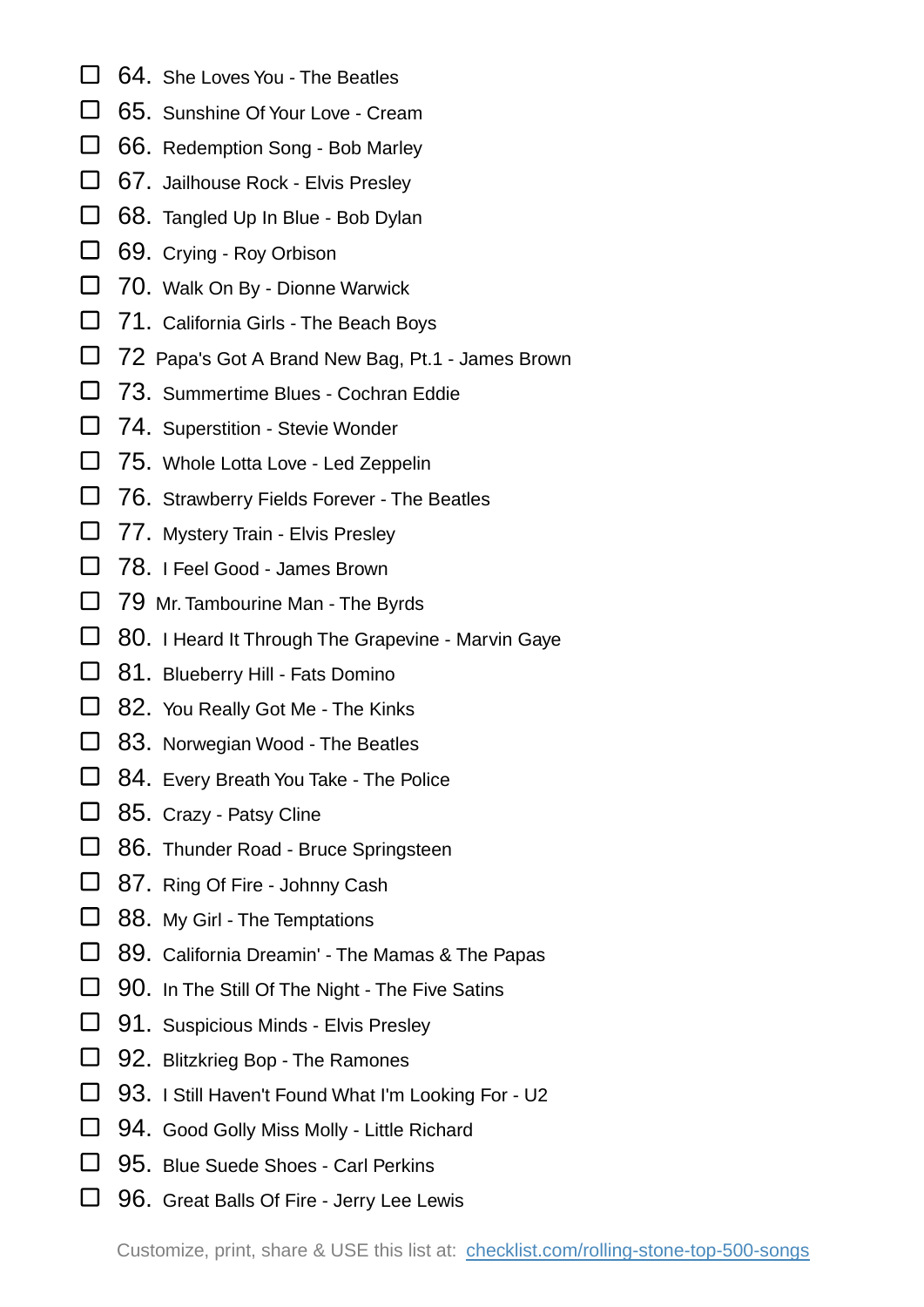- □ 97. Roll Over Beethoven Chuck Berry
- 98. Love And Happiness Al Green
- □ 99. Fortunate Son Creedence Clearwater Revival
- □ 100. You Can't Always Get What You Want Rolling Stones
- 101. Voodoo Child (Slight Return) Jimi Hendrix
- □ 102. Be-Bop-A-Lula Gene Vincent
- □ 103. Hot Stuff Donna Summer
- □ 104. Living For The City Stevie Wonder
- □ 106 Mr. Tambourine Man Bob Dylan
- □ 107. Not Fade Away Buddy Holly
- 108. Little Red Corvette Prince
- □ 109. Brown Eyed Girl Van Morrison
- $\Box$  110. I've Been Loving You Too Long (to Stop Now) Otis Redding
- □ 111. I'm So Lonesome I Could Cry Hank Williams
- □ 112. That's All Right Elvis Presley
- □ 113. Up On The Roof The Drifters
- □ 114. Da Doo Ron Ron The Crystals
- □ 115. You Send Me Sam Cooke
- □ 116. Honky Tonk Women The Rolling Stones
- □ 117. Take Me To The River Al Green
- □ 118. Shout (Parts 1 and 2) The Isley Brothers
- □ 119. Go Your Own Way Fleetwood Mac
- □ 120. I Want You Back TheJackson 5
- □ 121 Stand By Me Ben E. King
- □ 122. House Of The Rising Sun The Animals
- □ 123. It`s A Man's Man's World James Brown
- □ 124. Jumpin' Jack Flash The Rolling Stones
- 125. Will You Still Love Me Tomorrow? The Shirelles
- □ 126. Shake, Rattle & Roll Big Joe Turner
- □ 127. Changes David Bowie
- 128. Rock And Roll Music Chuck Berry
- 129. Born To Be Wild Steppenwolf
- □ 130. Maggie May Rod Stewart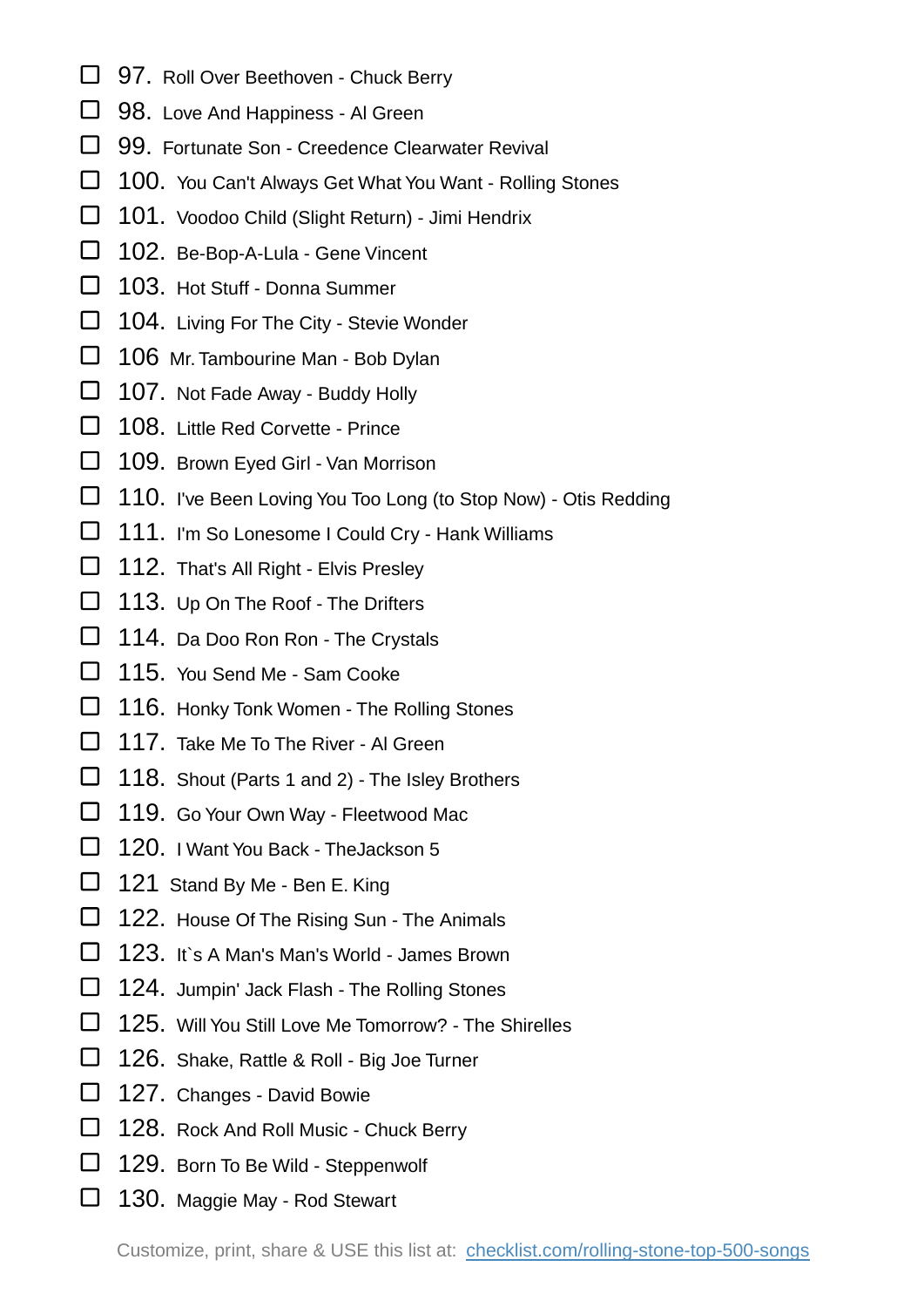- □ 131. With Or Without You U2
- 132. Who Do You Love Bo Diddley
- 133. Won't Get Fooled Again The Who
- □ 134. In The Midnight Hour Wilson Pickett
- □ 135. While My Guitar Gently Weeps The Beatles
- □ 136. Your Song Elton John
- □ 138. Family Affair Sly & the Family Stone
- □ 139. I Saw Her Standing There The Beatles
- 140. Kashmir Led Zeppelin
- □ 141. All I Have To Do Is Dream The Everly Brothers
- 142. Please, Please, Please James Brown
- □ 143. Purple Rain Prince
- □ 144. I Wanna Be Sedated The Ramones
- $\Box$  145. Everyday People Sly & the Family Stone
- □ 146. Rock Lobster B-52s
- □ 147. Lust for Life Iggy Pop
- 148. Me And Bobby Mcgee Janis Joplin
- 149. Cathy's Clown The Everly Brothers
- □ 150. Eight Miles High The Byrds
- □ 151. Earth Angel (will You Be Mine) The Penguins
- □ 152. Foxey Lady Jimi Hendrix
- □ 153. A Hard Day's Night The Beatles
- □ 154. Rave On Buddy Holly
- □ 155. Proud Mary Creedence Clearwater Revival
- □ 156. The Sound Of Silence Simon And Garfunkel
- □ 157. I Only Have Eyes for You The Flamingos
- □ 158. Rock Around The Clock Bill Haley
- □ 159. I'm Waiting For The Man Velvet Underground
- 160. Bring The Noise Public Enemy
- □ 161. I Can't Stop Loving You Ray Charles
- 162. Nothing Compares 2 U Sinead Oconnor
- 163. Bohemian Rhapsody Queen
- □ 164. Folsom Prison Blues Johnny Cash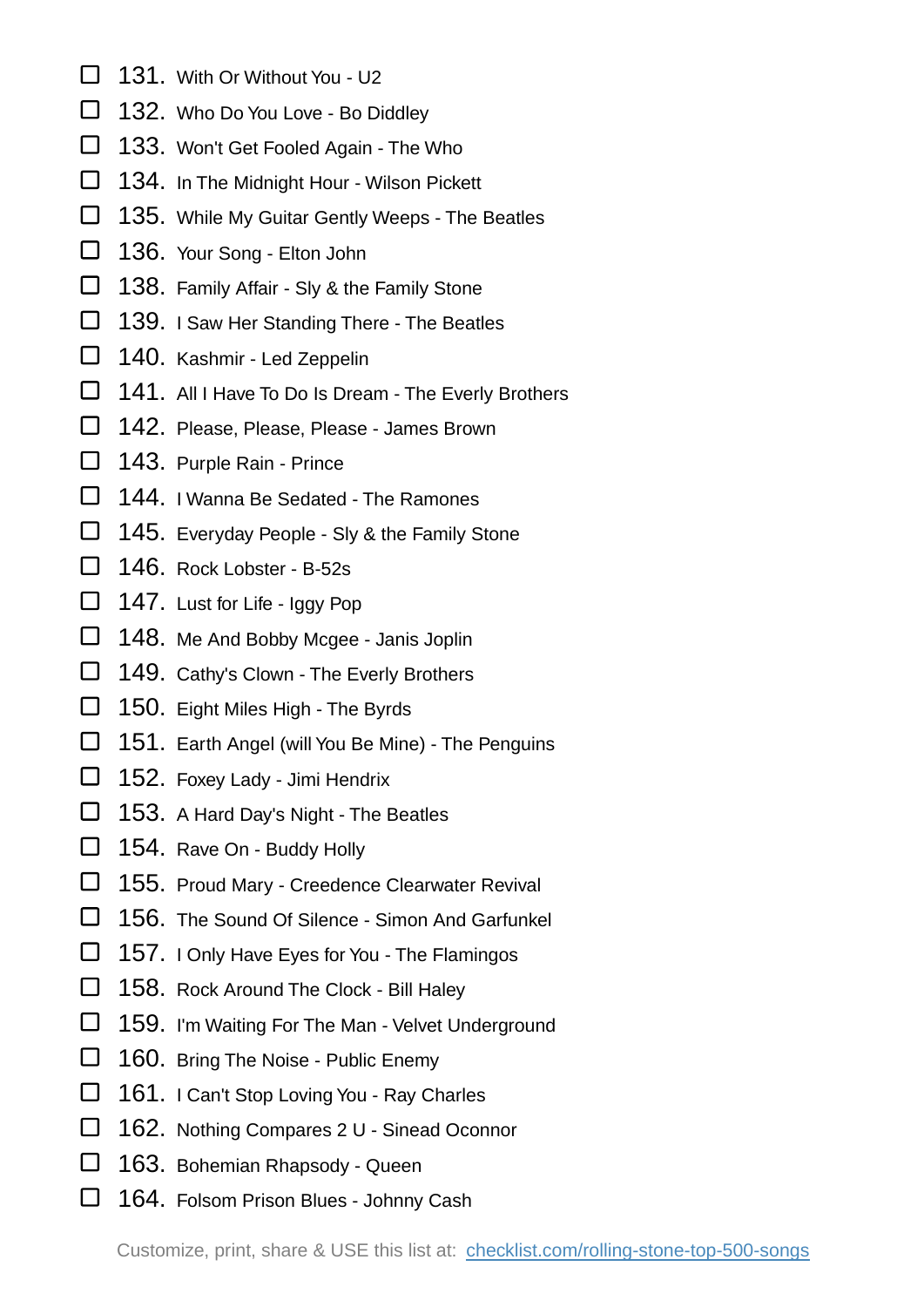- 165. Fast Car Tracy Chapman
- □ 166. Lose Yourself Eminem
- □ 167. Let's Get It On Marvin Gaye
- □ 168. Papa Was A Rolling Stone The Temptations
- 169. Losing My Religion REM
- □ 170. Both Sides, Now Joni Mitchell
- 171. Dancing Queen ABBA
- □ 172. Dream On Aerosmith
- □ 173. God Save The Queen The Sex Pistols
- □ 174. Paint It Black The Rolling Stones
- 175. I Fought The Law Bobby Fuller Four
- □ 176. Don't Worry Baby The Beach Boys
- □ 177. Free Fallin' Tom Petty
- □ 178. September Gurls Big Star
- □ 179. Love Will Tear Us Apart Joy Division
- □ 180. Hey Ya Outkast
- □ 181 Green Onions Booker T. and the MG's
- □ 182. Save The Last Dance For Me The Drifters
- 183 The Thrill Is Gone B.B. King
- $\Box$  184. Please Please Me The Beatles
- □ 185. Desolation Row Bob Dylan
- 186. I Never Loved a Man (The Way I Love You) Aretha Franklin
- □ 187. Back In Black AC/DC
- □ 188. Who'll Stop The Rain Creedence Clearwater Revival
- □ 189. Stayin' Alive Bee Gees
- □ 190. Knocking On Heaven's Door Bob Dylan
- □ 191. Free Bird Lynyrd Skynyrd
- 192. Wichita Lineman Glen Campbell
- □ 193. There Goes My Baby The Drifters
- 194. Peggy Sue Buddy Holly
- □ 195. Maybe The Chantels
- □ 196. Sweet Child O' Mine Guns 'N Roses
- □ 197. Don't Be Cruel Elvis Presley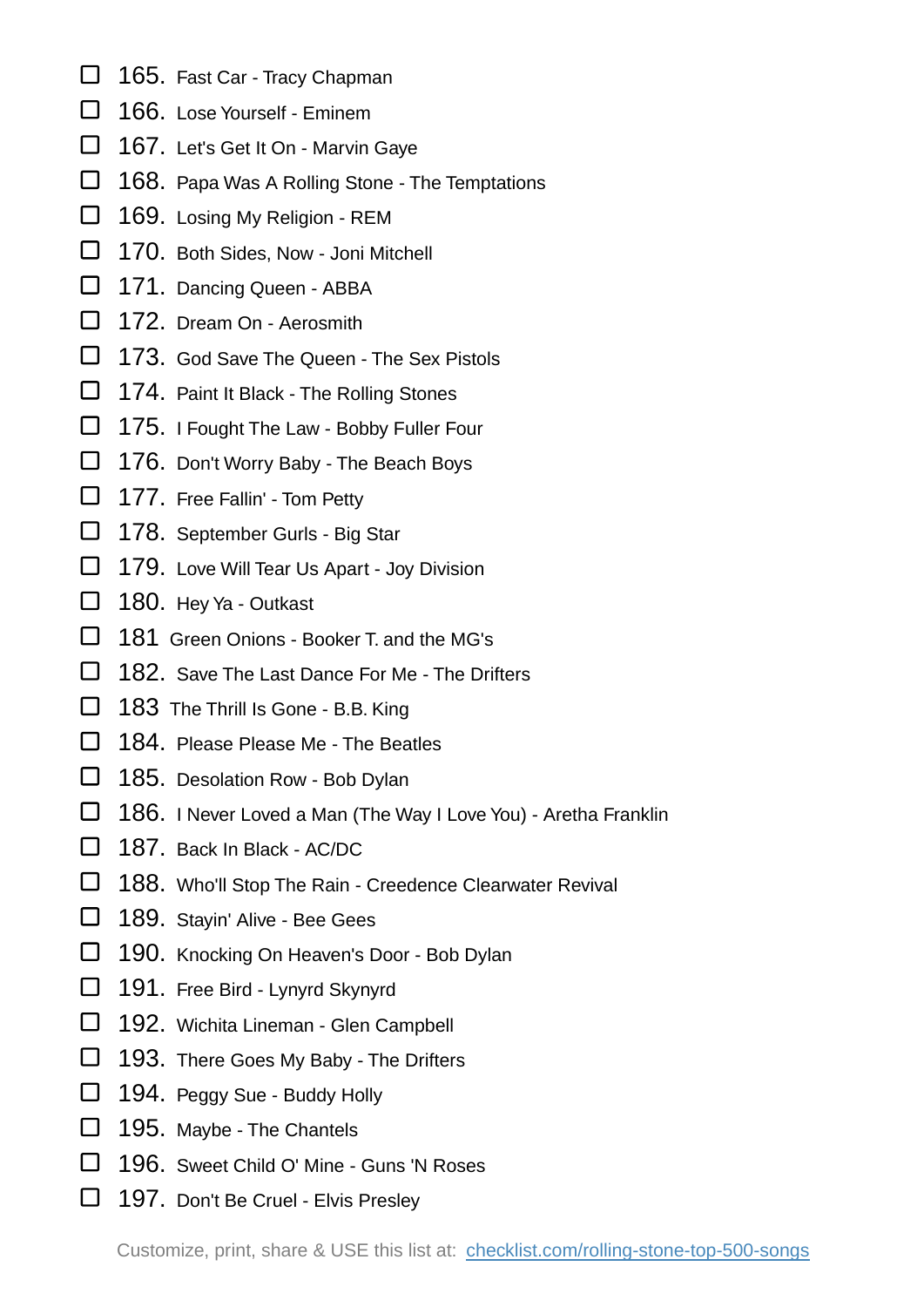- 198. Hey Joe Jimi Hendrix
- 199. Flash Light Parliament
- □ 200. Loser Beck
- 201. Bizarre Love Triangle New Order
- □ 203. Positively 4th Street Bob Dylan
- □ 204. Try A Little Tenderness Otis Redding
- □ 205. Lean On Me Bill Withers
- □ 206. Reach Out I'll Be There The Four Tops
- □ 207. Bye Bye Love Everly Brothers
- □ 209. In My Room The Beach Boys
- □ 211. Caroline, No The Beach Boys
- □ 212. 1999 Prince
- □ 213. Your Cheatin' Heart Hank Williams
- □ 214. Rockin' In The Free World Neil Young
- □ 215. Sh-Boom The Chords
- □ 216. Do You Believe In Magic The Lovin' Spoonful
- □ 217. Jolene Dolly Parton
- □ 218. Boom Boom Hooker John Lee
- 219. Spoonful Howlin' Wolf
- □ 220. Walk Away Renee Left Banke
- □ 221. Walk On The Wild Side Lou Reed
- □ 222. Oh Pretty Woman Roy Orbison
- □ 223. Dance to the Music Sly & the Family Stone
- □ 224. Good Times Chic
- □ 225. Hoochie Coochie Man Muddy Waters
- □ 226. Moondance Van Morrison
- □ 227. Fire And Rain James Taylor
- □ 228. Should I Stay Or Should I Go? The Clash
- 229. Mannish Boy Muddy Waters
- 230. Just Like A Woman Bob Dylan
- □ 231. Sexual Healing Marvin Gaye
- 232. Only The Lonely Roy Orbison
- □ 233. We Gotta Get Out Of This Place The Animals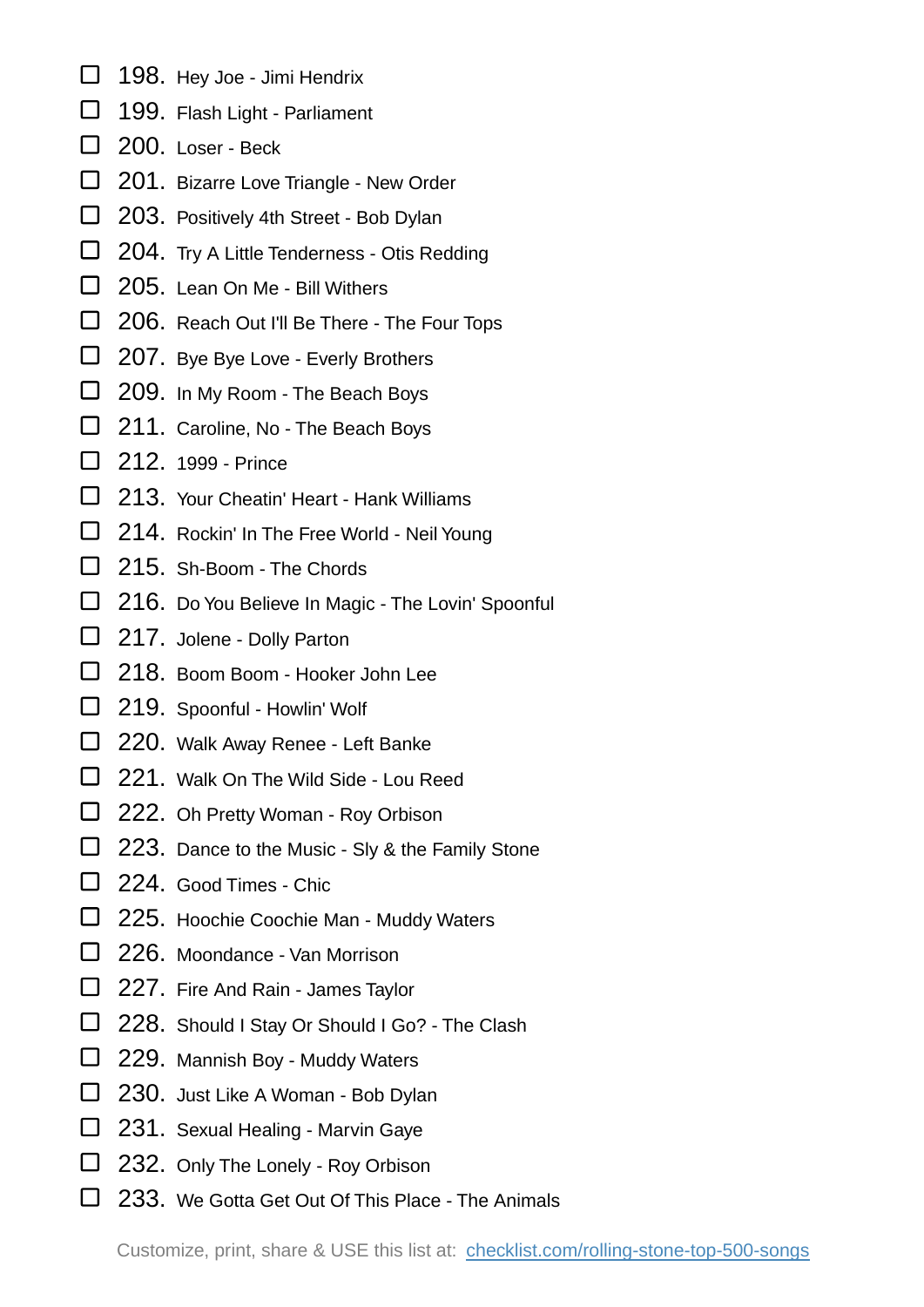- □ 234. I'll Feel a Whole Lot Better The Byrds
- □ 235. I Got A Woman Ray Charles
- □ 236. Everyday Buddy Holly
- □ 237. Planet Rock Afrika Bambaataa
- □ 238. I Fall To Pieces Patsy Cline
- □ 239. The Wanderer Dion
- □ 240. Son Of A Preacher Man Dusty Springfield
- □ 241. Stand! Sly & the Family Stone
- □ 242. Rocket Man Elton John
- $\Box$  243. Love Shack B-52s
- □ 245. The Night They Drove Old Dixie Down The Band
- □ 246. (Your Love Keeps Lifting Me) Higher and Higher Jackie Wilson
- $\Box$  247. Hot Fun in the Summertime Sly & the Family Stone
- □ 248. Rappers Delight Sugarhill Gang
- □ 249. Chain Of Fools Aretha Franklin
- □ 251. Mack The Knife Bobby Darin
- □ 252. Money Honey The Drifters
- □ 253. All The Young Dudes Mott The Hoople
- □ 254. Highway To Hell AC/DC
- □ 255. Heart Of Glass Blondie
- □ 256. Paranoid Android Radiohead
- □ 257. Wild Thing The Troggs
- □ 258. I Can See For Miles The Who
- □ 259. Hallelujah Jeff Buckley
- □ 260. Oh, What a Night The Dells
- □ 261. Higher Ground Stevie Wonder
- □ 262. Ooo Baby Baby Smokey Robinson
- 263. He's a Rebel The Crystals
- 264. Sail Away Randy Newman
- □ 265. Tighten Up Archie Bell & the Drells
- □ 266. Walking In The Rain The Ronettes
- 267. Personality Crisis New York Dolls
- 268. Sunday Bloody Sunday U2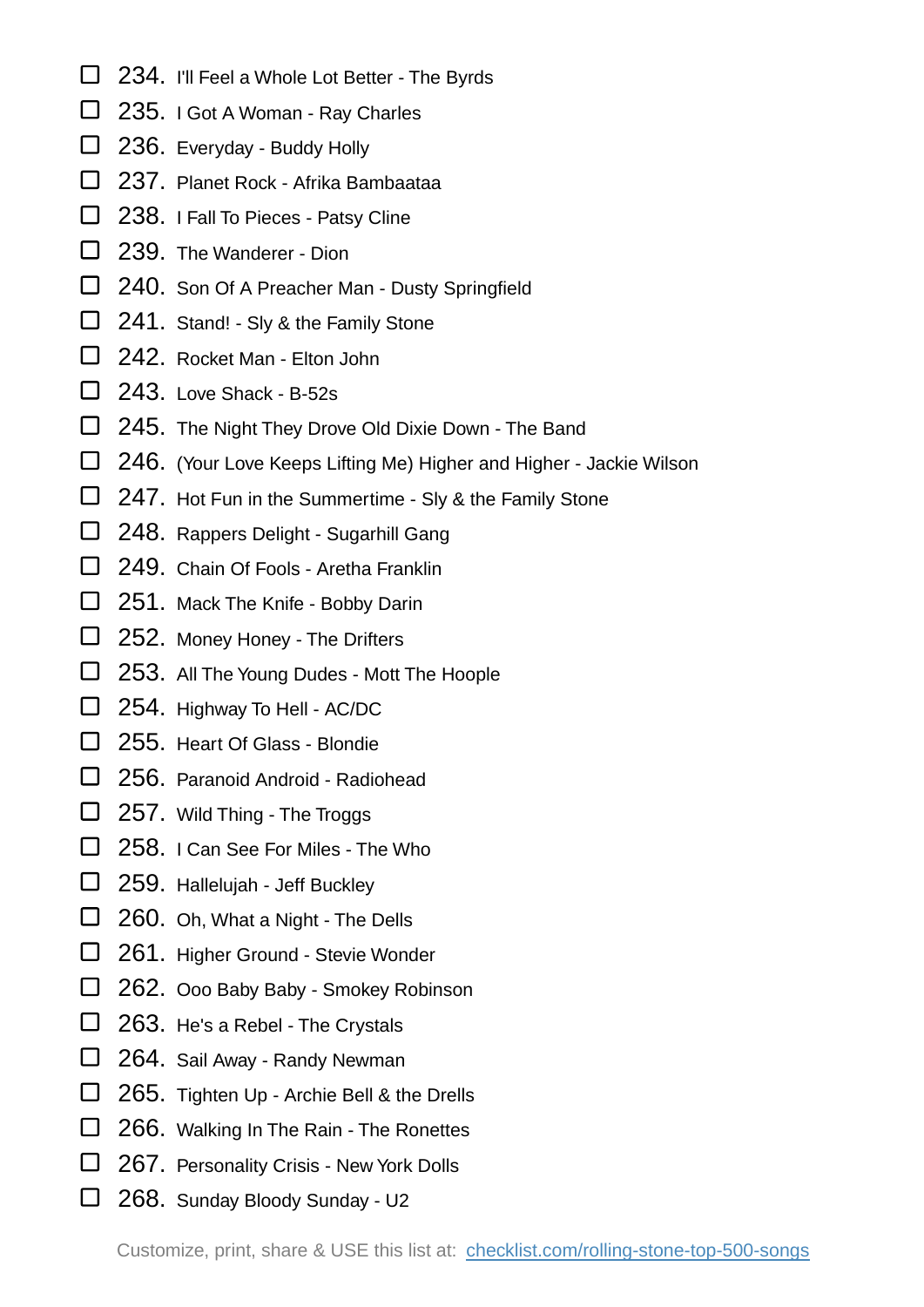- □ 269. Roadrunner The Modern Lovers
- □ 270. He Stopped Loving Her Today George Jones
- □ 271. Sloop John B The Beach Boys
- □ 272. Sweet Little Sixteen Chuck Berry
- □ 273. Something The Beatles
- □ 274. Somebody To Love Jefferson Airplane
- □ 275 Born In The U.S.A. Bruce Springsteen
- $\Box$  276. I'll Take You There The Staple Singers
- 277. Ziggy Stardust David Bowie
- □ 278. Pictures Of You The Cure
- □ 279. Chapel of Love The Dixie Cups
- □ 280. Ain't No Sunshine Bill Withers
- □ 281. You Are The Sunshine Of My Life Stevie Wonder
- □ 282. Help Me Joni Mitchell
- □ 283. Call Me Blondie
- □ 284. Peace, Love & Understanding Elvis Costello
- □ 285. Smoke Stack Lightning Howlin' Wolf
- □ 286. Summer Babe Pavement
- □ 287 Walk This Way Run D.M.C.
- □ 291. She's Not There The Zombies
- □ 292. Train in Vain The Clash
- □ 293. Tired Of Being Alone Al Green
- □ 294. Black Dog Led Zeppelin
- □ 295. Street Fighting Man The Rolling Stones
- 296. Get Up, Stand Up Bob Marley
- □ 297. Heart Of Gold Neil Young
- □ 298. One Way Or Another Blondie
- 300. Like A Prayer Madonna
- 301. Do Ya Think I'm Sexy Rod Stewart
- □ 302. Blue Eyes Crying In The Rain Willie Nelson
- □ 303. Ruby Tuesday The Rolling Stones
- □ 304. With A Little Help From My Friends Beatles
- □ 305. Say It Loud -- I'm Black and I'm Proud James Brown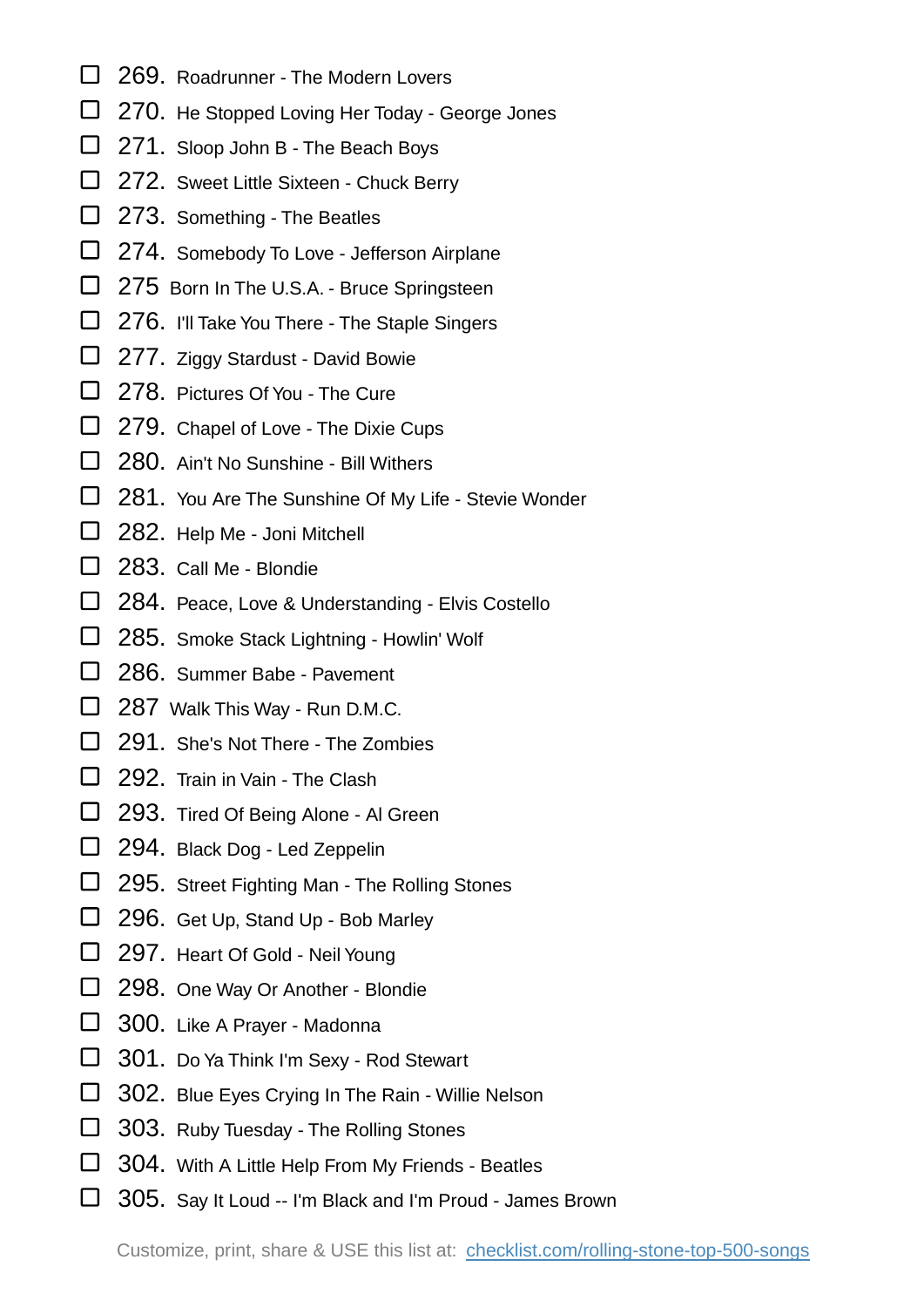- □ 307. Why Do Fools Fall in Love Frankie Lymon and the Teenagers
- □ 308. Lonely Teardrops Jackie Wilson
- □ 309. What's Love Got To Do With It Tina Turner
- □ 310. Iron Man Black Sabbath
- □ 311. Wake Up Little Susie Everly Brothers
- □ 312. In Dreams Roy Orbison
- □ 313. I Put a Spell on You Screamin' Jay Hawkins
- 314. Comfortably Numb Pink Floyd
- □ 315. Don't Let Me Be Misunderstood The Animals
- □ 316. Wish You Were Here Pink Floyd
- 317. Many Rivers to Cross Jimmy Cliff
- □ 318. Alison Elvis Costello
- 319. School's Out Alice Cooper
- 320. Heartbreaker Led Zeppelin
- 321. Cortez The Killer Neil Young
- □ 322. Fight The Power Public Enemy
- □ 323. Dancing Barefoot Patti Smith
- □ 324. Baby Love Diana Ross
- □ 325. Good Lovin' Rascals
- □ 326. Sex Machine James Brown
- □ 327. For Your Precious Love Jerry Butler
- □ 328. The End The Doors
- □ 329. That's The Way Of The World Earth Wind & Fire
- □ 330. We Will Rock You Queen
- □ 331. I Can't Make You Love Me Bonnie Raitt
- □ 332. Subterranean Homesick Blues Bob Dylan
- □ 333. Spirit In The Sky Norman Greenbaum
- 334. Wild Horses Rolling Stones
- 335. Sweet Jane Velvet Underground
- □ 336. Walk This Way Aerosmith
- □ 337. Beat It Michael Jackson
- □ 338. Maybe I'm Amazed Paul McCartney
- □ 339. You Keep Me Hangin' On Diana Ross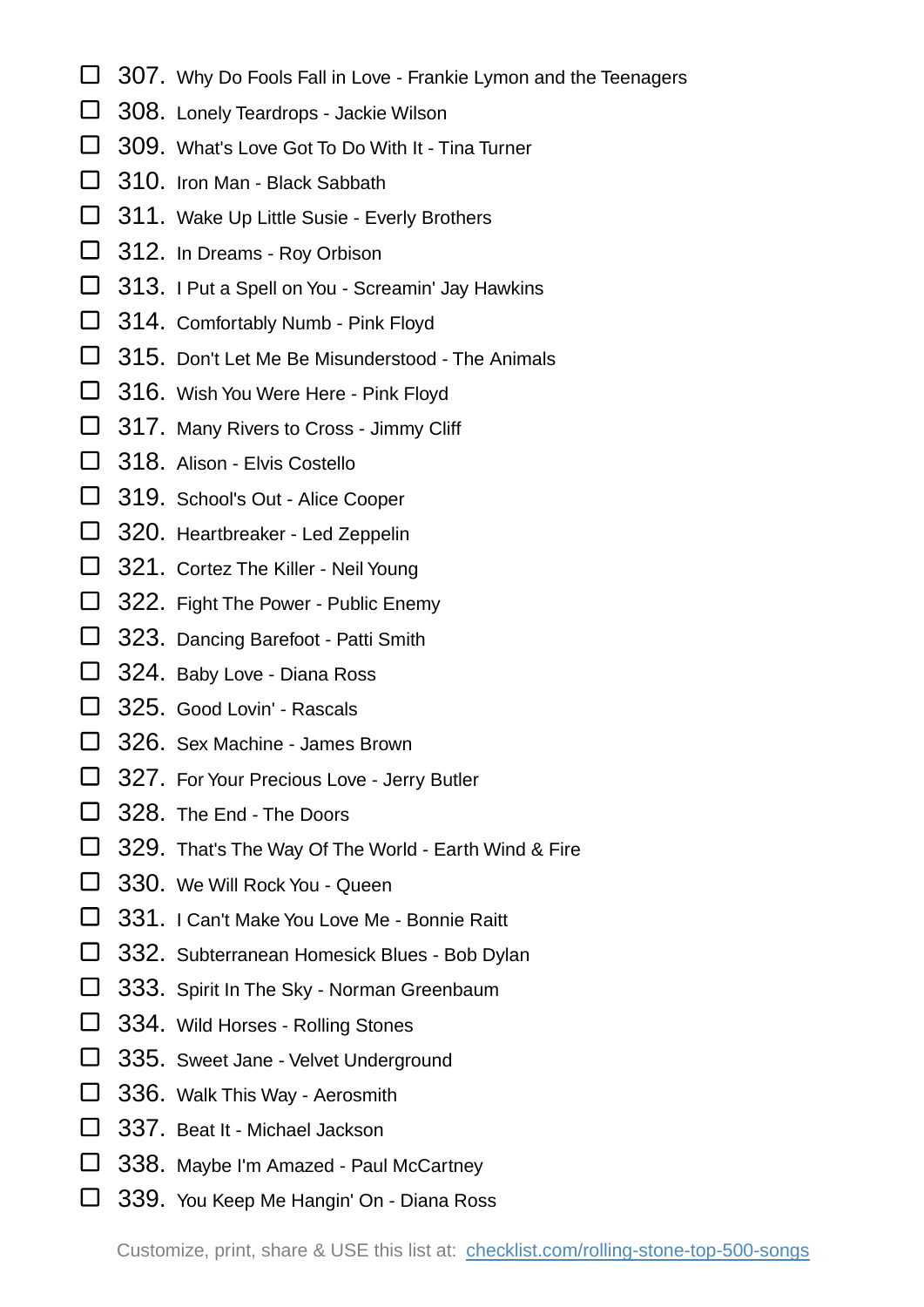- □ 341. The Harder They Come Jimmy Cliff
- □ 342. Runaround Sue Dion
- 344. Piece Of My Heart Janis Joplin
- □ 345. La Bamba Ritchie Valens
- □ 346. California Love 2Pac.
- □ 347. Candle In The Wind Elton John
- □ 348. That Lady (Part 1 and 2) The Isley Brothers
- 349 Spanish Harlem Ben E. King
- □ 350. The Locomotion Little Eva
- □ 351. The Great Pretender The Platters
- 352. All Shook Up Elvis Presley
- □ 353. Tears In Heaven Eric Clapton
- □ 354. Watching The Detectives Elvis Costello
- □ 355. Bad Moon Rising Creedence Clearwater Revival
- 356. Sweet Dreams (are Made Of This) The Eurythmics
- 357. Little Wing Jimi Hendrix
- □ 359. Got My Mojo Working Muddy Waters
- □ 360. Killing Me Softly With His Song Roberta Flack
- □ 361. Complete Control The Clash
- □ 363. The Letter The Box Tops
- □ 364. Highway 61 Revisited Bob Dylan
- 365. Unchained Melody The Righteous Brothers
- 366. How Deep Is Your Love Bee Gees
- □ 367. White Room Cream
- □ 368. Personal Jesus Depeche Mode
- □ 369. I'm a Man Bo Diddley
- □ 371. I Can't Explain The Who
- □ 372. Marquee Moon Television
- 373. Wonderful World Sam Cooke
- □ 374. Brown Eyed Handsome Man Chuck Berry
- 375. Another Brick In The Wall, Part Ii Pink Floyd
- □ 376. Fake Plastic Trees Radiohead
- □ 377. Hit The Road Jack (Studio) Ray Charles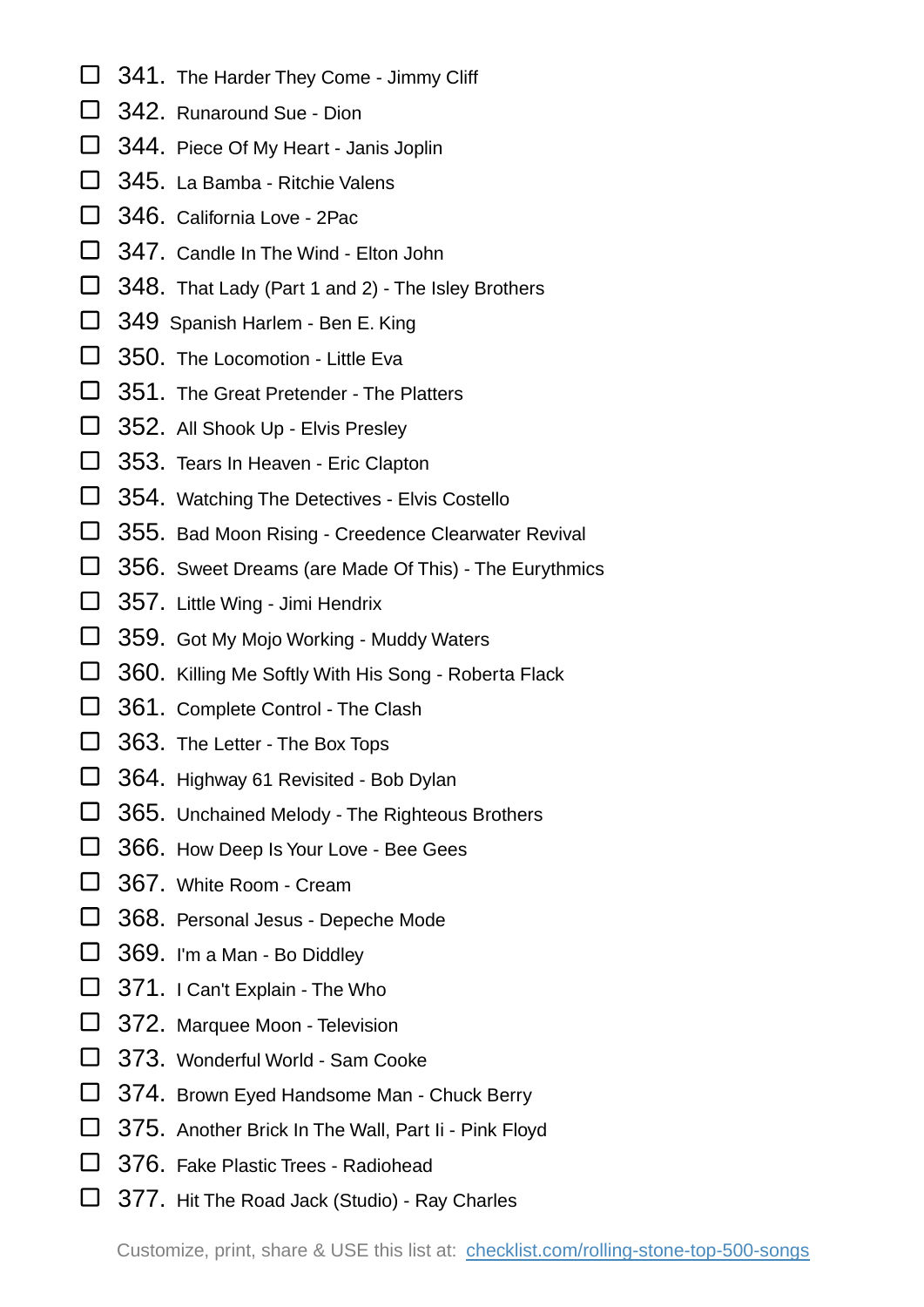- □ 378. Pride (in The Name Of Love) U2
- □ 379. Radio Free Europe REM
- □ 380. Goodbye Yellow Brick Road Elton John
- □ 381. Tell It Like It Is Aaron Neville
- 382. Bitter Sweet Symphony The Verve
- 383. Whipping Post Allman Brothers Band
- □ 384. Ticket To Ride The Beatles
- 385. Ohio Crosby, Still, Nash & Young
- □ 386 I Know You Got Soul Eric B. & Rakim
- 387. Tiny Dancer Elton John
- □ 388. Roxanne The Police
- □ 389. Just My Imagination Temptations
- □ 390. Baby I Need Your Loving Four Tops
- □ 393. Summer In The City Lovin Spoonful
- □ 394. Can't Help Falling In Love Elvis Presley
- 395. Remember (Walkin' in The Sand) The Shangri-Las
- □ 396. Thirteen Big Star
- □ 397. Don't Fear The Reaper Blue Oyster Cult
- □ 398. Sweet Home Alabama Lynyrd Skynyrd
- □ 399. Enter Sandman Metallica
- □ 400. Kicks Paul Revere And The Raiders
- □ 401. Tonight's the Night The Shirelles
- □ 402. Thank You (Falettinme Be Mice Elf Agin) Sly & the Family Stone
- 403. C'mon Everybody Cochran Eddie
- □ 404. Visions of Johanna Bob Dylan
- □ 405. We've Only Just Begun The Carpenters
- □ 406 I Believe I Can Fly R. Kelly
- □ 407. In Bloom Nirvana
- □ 408. Sweet Emotion Aerosmith
- □ 409. Crossroads Cream
- □ 410. Monkey Gone to Heaven The Pixies
- □ 411. I Feel Love Donna Summer
- □ 413. The Girl Can't Help It Little Richard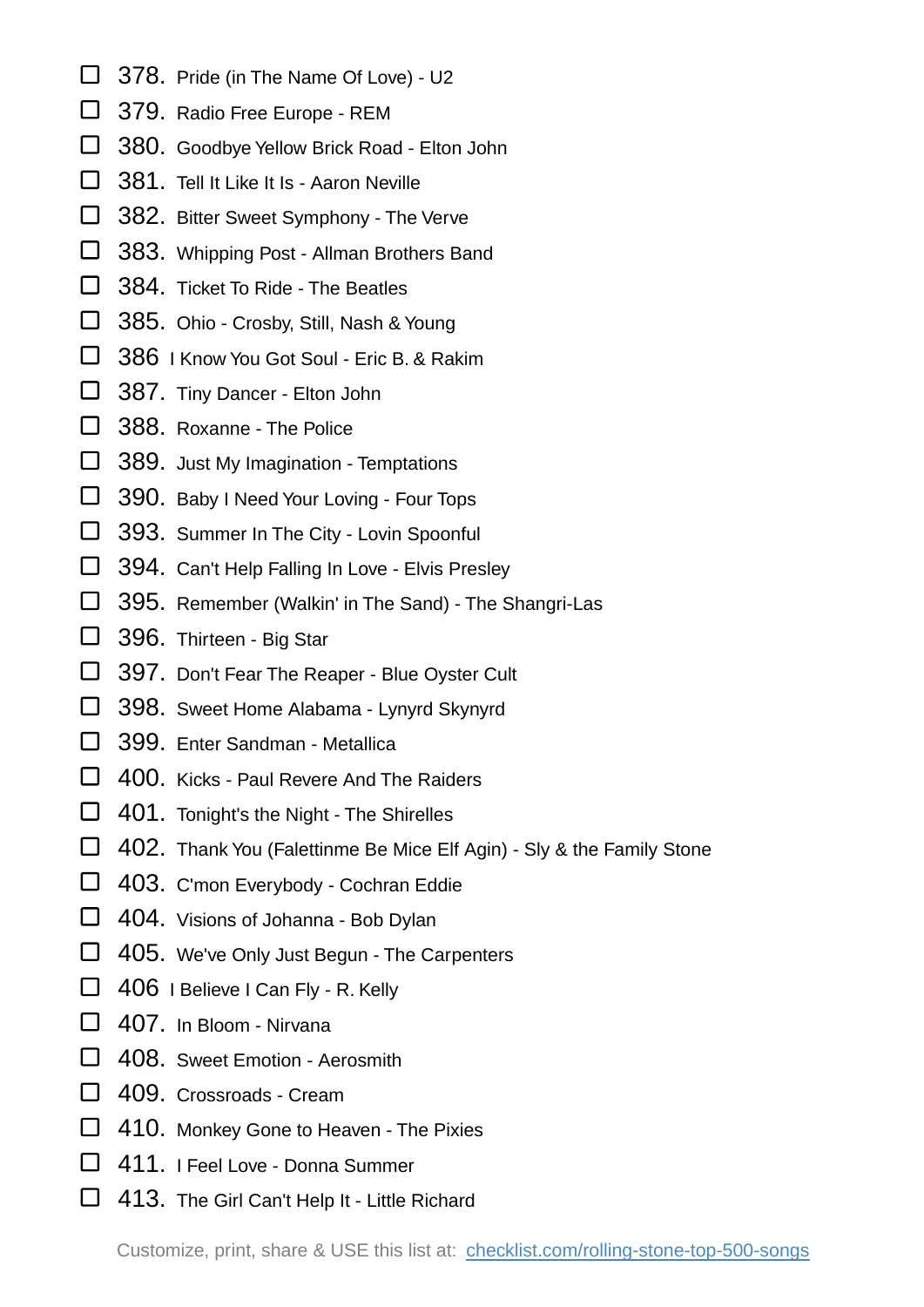- □ 414. Young Blood The Coasters
- □ 415. I Can't Help Myself The Four Tops
- □ 417. Fuck tha Police NWA
- □ 418. Suite: Judy Blue Eyes Crosby Stills Nash
- □ 419 Nuthin But A G Thang Dr. Dre
- □ 420. It's Your Thing The Isley Brothers
- 421. Piano Man Billy Joel
- □ 422. Lola The Kinks
- 423. Blue Suede Shoes Elvis Presley
- 424. Tumbling Dice The Rolling Stones
- □ 425. William, It Was Really Nothing The Smiths
- □ 426. Smoke On The Water Deep Purple
- $\Box$  427. New Year's Day U2
- □ 429. Everybody Needs Somebody to Love Solomon Burke
- □ 430. White Man In Hammersmith Palais The Clash
- □ 431. Ain't That A Shame Fats Domino
- 432. Midnight Train To Georgia Gladys Knight And The Pips
- □ 433. Ramble On Led Zeppelin
- □ 434. Mustang Sally Wilson Pickett
- □ 435. Beast Of Burden The Rolling Stones
- 436. Alone Again Or Love
- □ 437. Love Me Tender Elvis Presley
- □ 438. I Wanna Be Your Dog Stooges
- 439. Pink Houses John Mellencamp
- 440. Push It Salt N Pepa
- □ 442. Keep On Knockin' Little Richard
- □ 443. I Shot The Sheriff Bob Marley
- 444. I Got You Babe Sonny & Cher
- □ 445. Come As You Are Nirvana
- □ 446. Pressure Drop Toots and the Maytals
- □ 447. Leader Of The Pack The Shangri-Las
- □ 448. Heroin Velvet Underground
- □ 449. Penny Lane The Beatles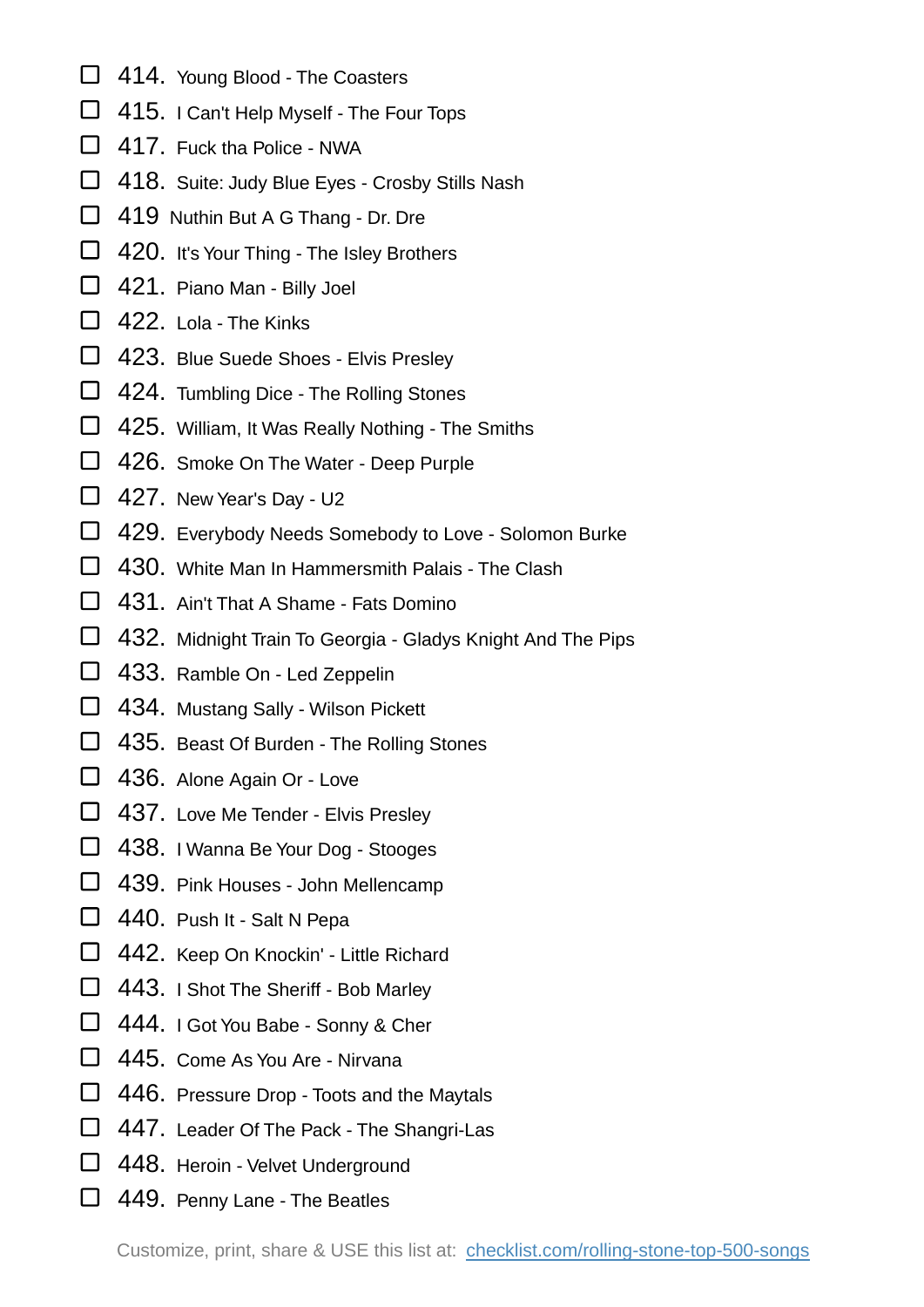- $\Box$  450. By The Time I Get To Phoenix Campbell Glen
- □ 451. The Twist Chubby Checker
- □ 452. Cupid Sam Cooke
- 453. Paradise City Guns 'N Roses
- □ 454. My Sweet Lord George Harrison
- 455. All Apologies Nirvana
- □ 458. Soul Man Sam & Dave
- 459. Rollin' Stone Muddy Waters
- □ 460. One Fine Day The Chiffons
- □ 461. Kiss Prince
- □ 462. Respect Yourself The Staple Singers
- □ 463. Rain The Beatles
- $\Box$  464. Standing in the Shadows of Love The Four Tops
- □ 465. Surrender Cheap Trick
- 466. Runaway Del Shannon
- □ 467. Welcome To The Jungle Guns 'N Roses
- □ 468. Search and Destroy Stooges
- □ 469. It's Too Late Carole King
- □ 470. Free Man in Paris Joni Mitchell
- □ 471. On The Road Again Willie Nelson
- □ 472. Where Did Our Love Go Diana Ross
- □ 473. Do Right Woman -- Do Right Man Aretha Franklin
- □ 474. One Nation Under a Groove -- Part 1 Funkadelic
- □ 475. Sabotage The Beastie Boys
- □ 476. I Want To Know What Love Is Foreigner
- □ 477. Super Freak James Rick
- □ 478. White Rabbit Jefferson Airplane
- 479. Lady Marmalade Patti LaBelle
- □ 480. Into The Mystic Van Morrison
- 481. Young Americans David Bowie
- □ 482. I'm Eighteen Alice Cooper
- □ 483. Just Like Heaven The Cure
- □ 484. I Love Rock N' Roll Joan Jett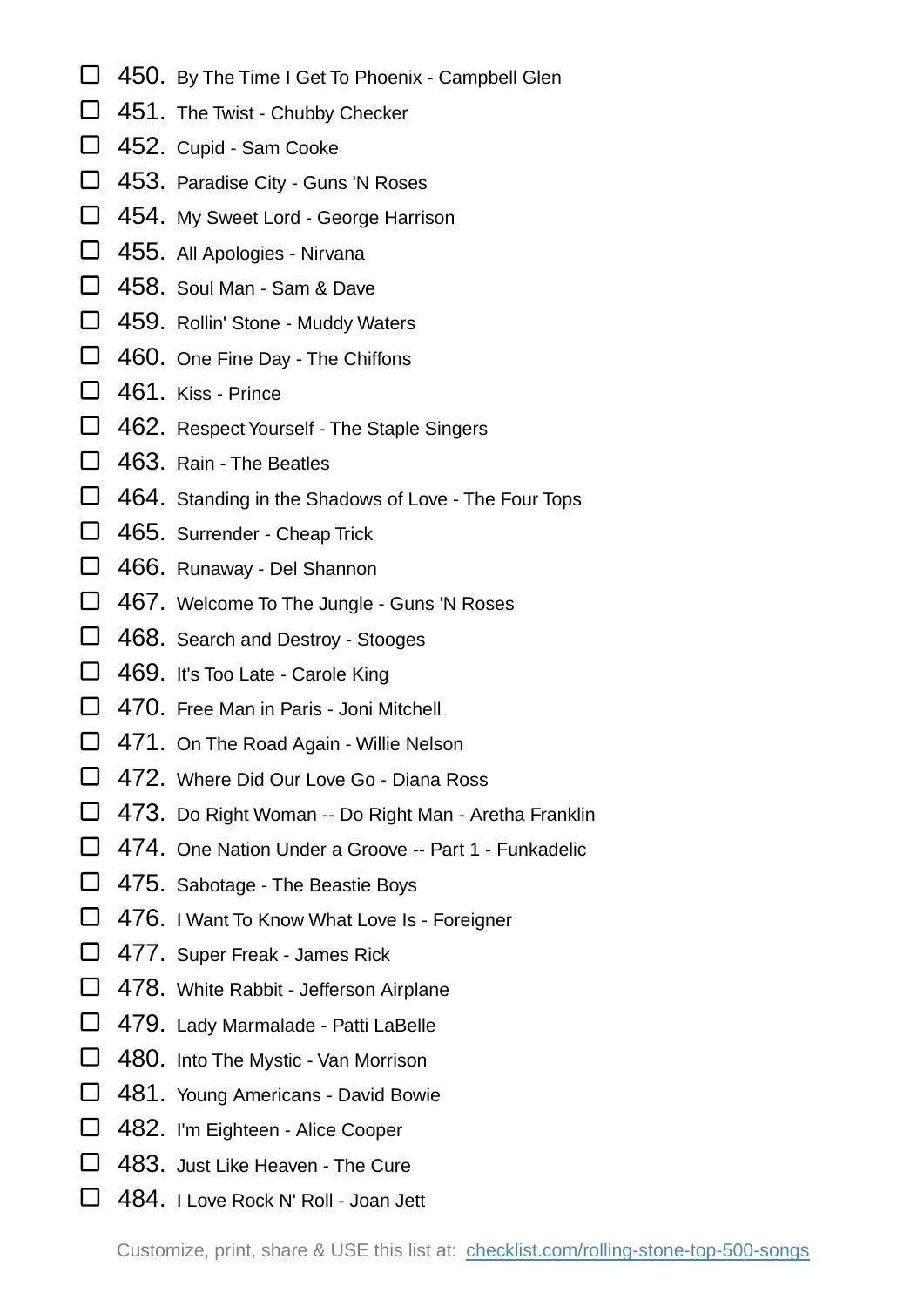- □ 485. Graceland Paul Simon
- □ 486. How Soon Is Now? The Smiths
- □ 487. Under The Boardwalk The Drifters
- □ 488. Rhiannon Fleetwood Mac
- 489. I Will Survive Gloria Gaynor
- □ 490. Brown Sugar The Rolling Stones
- 491. You Don't Have To Say You Love Me Dusty Springfield
- 492. Running on Empty Jackson Browne
- □ 493. Then He Kissed Me The Crystals
- □ 494. Desperado The Eagles
- □ 495. Shop Around Smokey Robinson
- □ 496. Miss You The Rolling Stones
- □ 497. Buddy Holly Weezer
- □ 498. Rainy Night In Georgia Benton Brook
- □ 499. The Boys Are Back In Town Thin Lizzy
- 500. More Than A Feeling Boston

## □ 2010 Update

- □ 100. Crazy Gnarls Barkley
- $\Box$  118. Crazy in Love Beyonce featuring Jay-Z
- □ 160. Moment of Surrender U2
- $\Box$  172. 99 Problems Jay-Z
- □ 194. Rehab Amy Winehouse
- □ 236 Paper Planes M.I.A.
- 260. Mississippi Bob Dylan
- 273. Jesus Walks Kanye West
- □ 286. Seven Nation Army The White Stripes
- □ 307. One More Time Daft Punk
- □ 327. Take Me Out Franz Ferdinand
- 345. Beautiful Day U2
- 499. Buddy Holly Weezer
- □ 386. Maps Yeah Yeah Yeahs
- □ 412. Umbrella Rihanna featuring Jay-Z
- □ 424 Juicy The Notorious B.I.G.